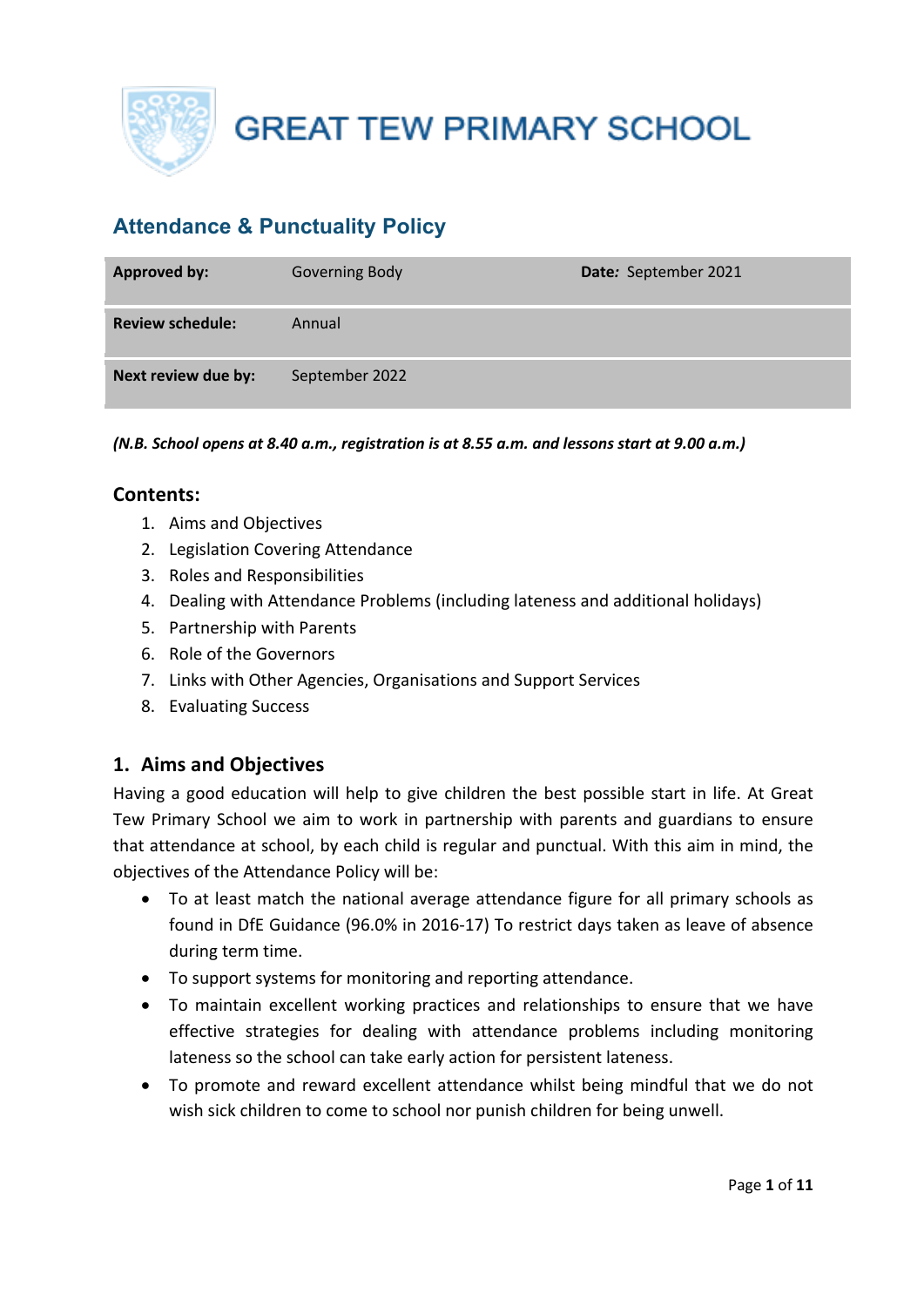• To instigate further action when all possible supportive measures have been exhausted. This may involve legal proceedings in the form of fixed penalty notices. These will be issued by the Attendance and Engagement Team in line with Oxfordshire County Council's Statutory Code of Conduct on Issuing Penalty Notices for Unauthorised Absence from Schools 2016. See Section 4.6 below.

# **2. Legislation Covering Attendance:**

The current legislation that covers attendance is:

The Education Act 1996 -sections 434(1)(3)(4)&(6) and 437 The Education (Pupil Registration) (England) Regulations 2006 The Education (Pupil Registration) (England) (Amendment) Regulations 2010 The Education (Pupil Registration) (England) (Amendment) Regulations 2011 The Education (Pupil Registration) (England) (Amendment) Regulations 2013

# **3. Roles and Responsibilities**

### **3.2 Parents / Guardians are responsible for:**

- Ensuring that their child attends school every day on time. Registration will be taken punctually each day at 8:55am and 1:15pm. The morning registration period is from 8:55a.m. to 9.30a.m. Children arriving after 9.00 a.m. will be recorded as late (before registration closes). Children arriving after 9.30 a.m. will be recorded as late (after registration closes) ie an unauthorised absence.
- Ensuring that their child arrives at school well prepared for the school day including having the necessary equipment & clothing, having completed the necessary homework and having had enough sleep.
- Contacting the school on the first day of absence and any subsequent days, to explain the absence. This may take the form of a phone call, email, letter or chat to the class teacher while dropping off siblings.
- If a child has not arrived at school by 9:30a.m. and no contact has been made by the parent/guardian, the school secretary will contact the parent/guardian to establish the reason for non attendance. If no satisfactory explanation is given for absence/lateness after 9.30a.m., the child may be marked as unauthorised absence.
- Submitting a written request to the headteacher if they have exceptional circumstances which necessitates the absence of the child from school during term time.

### **3.2 Pupils are responsible for:**

- Trying to be on time for school and taking increasing responsibility for this commensurate with their maturity.
- Providing the school with a satisfactory reason for lateness (after registration closes) or for absence.

### **3.3 Teachers are responsible for:**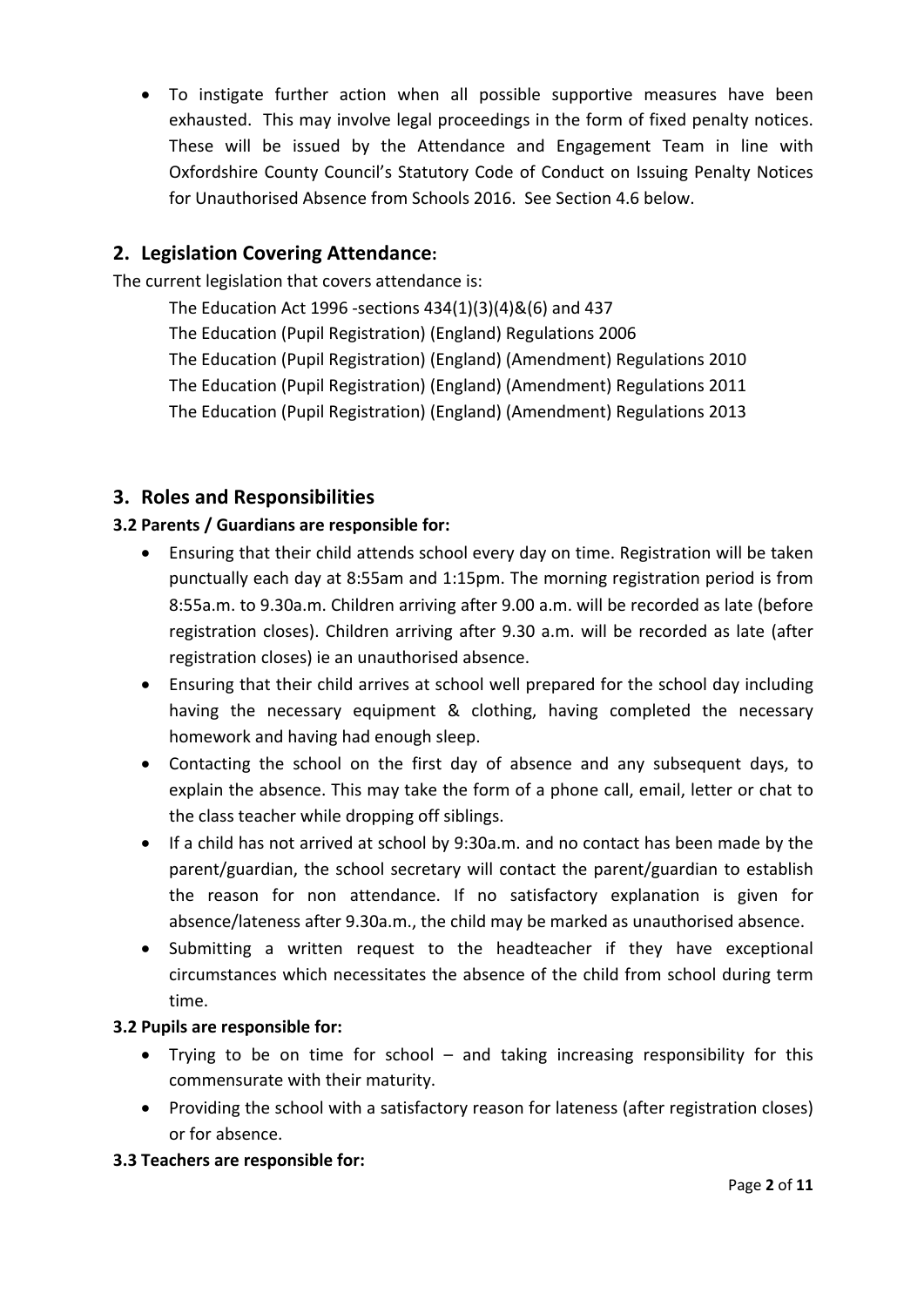- Marking the register each morning and afternoon using the symbols established at the front of the register.
- Informing the Headteacher of any lateness or absence issues or patterns causing concern.

### **3.4 The Headteacher is responsible for:**

- Monitoring the attendance of the students in all years and contacting parents to discuss concerns.
- In particular, pupils with attendance rates of less than 90% are a cause for concern and considered persistent absentees. These children will be identified and, where appropriate, contact made with parents to discover the reasons and offer support to ensure regular attendance.
- Devising any support package and reviewing this regularly. The Local Authority advise a period of review after 20 days.
- Bringing serious attendance problems to the notice of the Attendance and Engagement Team.
- Referring serious cases of non-attendance to the Attendance and Engagement Team and notifying the Chair of Governors of their action.
- Participating in Non-Attendance Panels if appropriate.
- Considering whether any requests for leave in term time meet the bar of exceptional circumstances.
- Reporting attendance figures termly to the FGB.
- Working closely with Partnership schools to ensure consistency of approach towards authorisation of absence.

### **3.5 The School Secretary is responsible for:**

- Processing registers and maintaining an accurate and up to date computerised record of attendance using the correct absence codes provided by OCC and listed in the appendix.
- Actively 'chasing up' absent or missing pupils by contacting parents / the police / Social Services / Attendance and Engagement Team as appropriate.
- Reporting absence issues and patterns of poor attendance / lateness to relevant staff.
- Liaising with the Attendance and Engagement Team
- Collating attendance figures a fortnight before the first FGB meeting of the term, for the headteacher's report.

# **4. Dealing with attendance problems**

### **4.1 Problems may be:**

- Many days of medical absence covered by a note from parents
- Inappropriate holidays taken in school time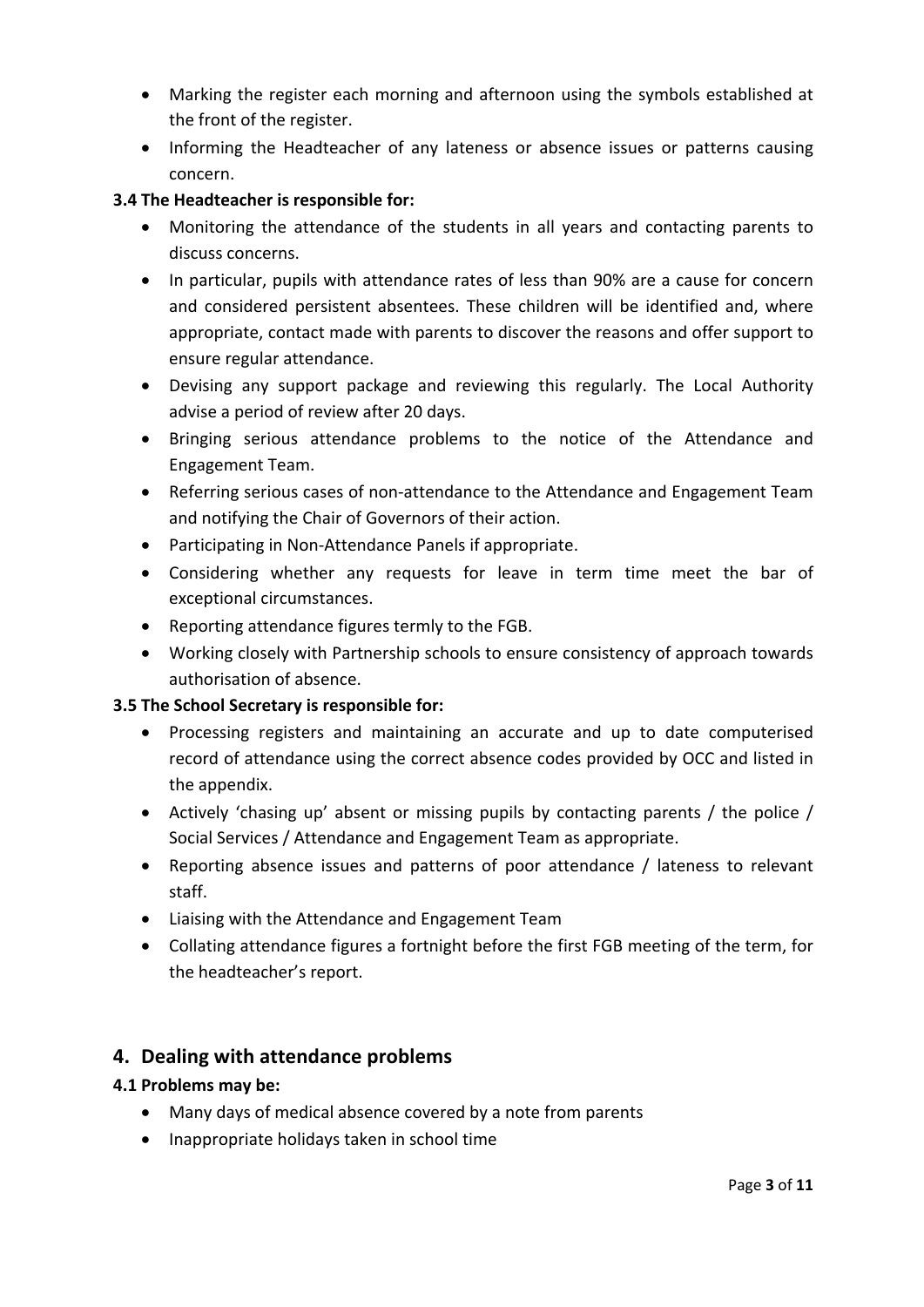- Persistent lateness backed by excuses such as, 'late to bed', 'traffic', general 'tiredness' (see below)
- Pupils being taken out of school for inappropriate reasons e.g. shopping, hairdressers, sporting events
- Unexplained absences
- Truancy

In each circumstance it is our policy to ask the class teacher to have an informal chat with parents before contacting parents by phone or letter to express our concerns and ask for parental co-operation in dealing with the presenting problems and underlying issues.

#### **4.2 Lateness:**

- Pupils are late (before the registration period closes) if they arrive after registration has taken place at 9am but before 9.30 a.m. Pupils are late (after registration period closes) if they arrive after 9.30 a.m and this will be recorded as an unauthorised absence.
- Details of any pupil recording more than 3 episodes of lateness (before the register closes) each 'new' term will be passed to the head teacher for consideration. Where there are no known extenuating circumstances, a letter will be sent home to the parent. See Appendix 1 for an example.
- Should the lateness still persist, the head teacher will contact the parent to try to resolve the issue. Extreme cases will be referred to the Attendance and Engagement Team.

#### **4.3 Categorisation of Absence**

- Any pupil who is on roll but not present in the school at the time of registration must be recorded within one of these categories:
- [i] Unauthorised Absence;
- [ii] Authorised Absence;
- [iii] Approved Educational Activity.

#### **i. Unauthorised Absence**

This is for those pupils where no reason has been provided, or whose absence is deemed to be without a valid reason.

#### **ii. Authorised Absence**

This is for those pupils who are away from school for a reason that is deemed to be valid under the Education Act 1996.

#### **iii. Approved Educational Activity**

This covers types of supervised educational activity undertaken off site but with the approval of the school. This would include:

• Field trips and educational visits;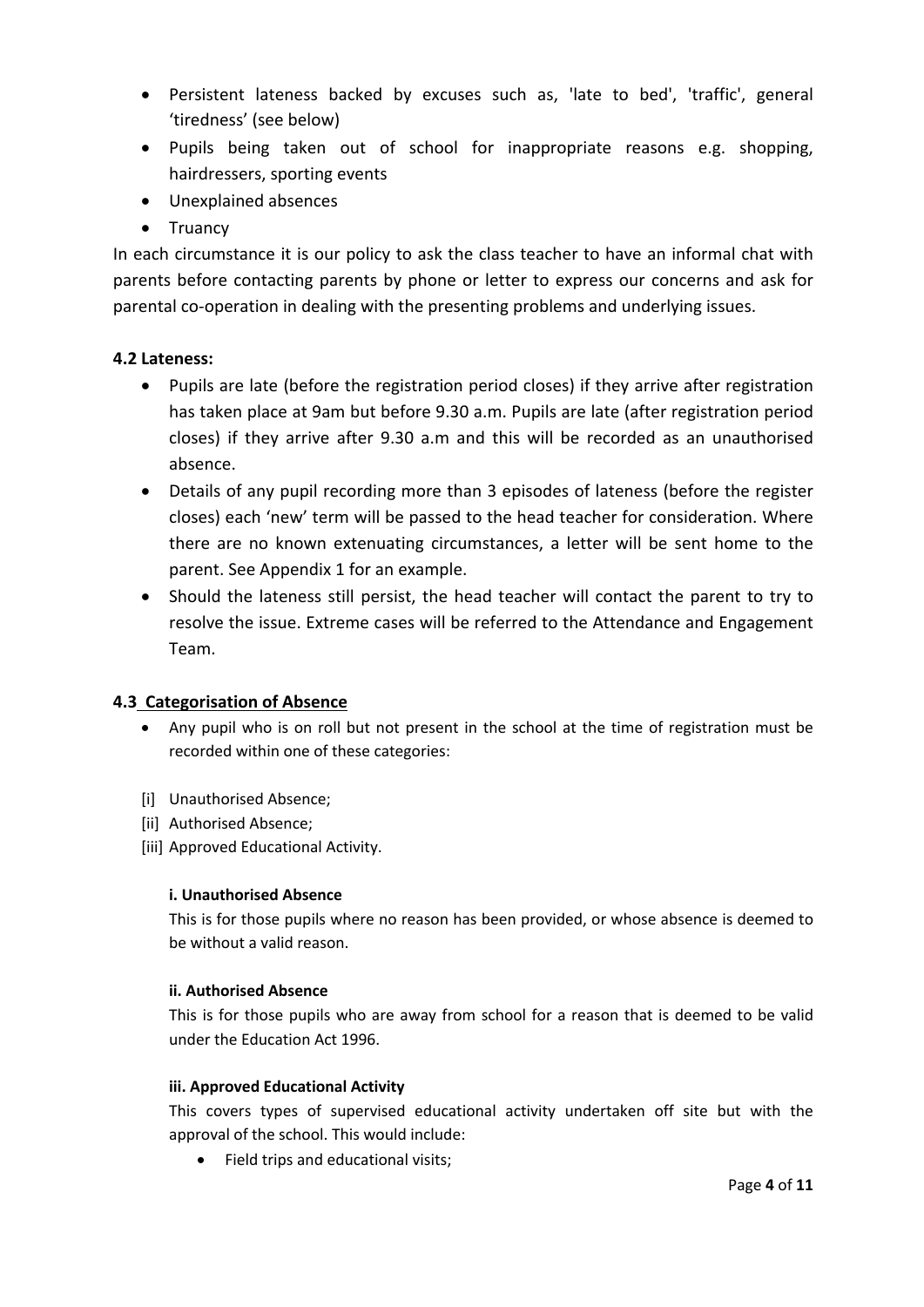- Sporting activities;
- Link courses or approved education off site;
- Most types of dual registration.

**Note: Pupils recorded in this category are deemed to be present for attendance returns purposes.**

#### **4.4 Leave of absence in term time:**

- Where possible parents should make any application for term time leave in writing at least a fortnight in advance.
- Parents will need to explain what is exceptional about their circumstances because headteachers are not permitted to grant leave of absence except in exceptional circumstances.
- The headteacher must be satisfied that there are exceptional circumstances which warrant the leave.
- Where leave of absence is granted, the headteacher will determine the number of days a pupil can be away from school.
- Any leave of absence taken without the headteacher's permission will be classed as unauthorised absence.

#### **4.5 Frequent Absence**

- It is the responsibility of the Headteacher to be aware of and bring attention to, any emerging attendance concerns.
- In cases where a pupil begins to develop a pattern of absences, the school will try to resolve any concerns with parent/s. The Headteacher will liaise with the Attendance and Engagement Officer to ensure necessary action is taken when incidents of poor attendance and/or punctuality are identified.
- Where incidents of poor attendance and/or lateness are identified through monitoring parents/carers will be notified in writing that this is a cause for concern. If this continues, the school will invite parents/carers in to discuss causes and ways forward.

#### 4.6 Procedure for Unexplained Absence from School

It is of paramount importance that the school knows the whereabouts of all children and the reasons for any absence from school.

If the school has not heard from the parent/carer by 9.30am the school will attempt to make contact via all contact numbers provided in order to gain an explanation for the absence. If it is still not possible to ascertain the whereabouts of a child the school will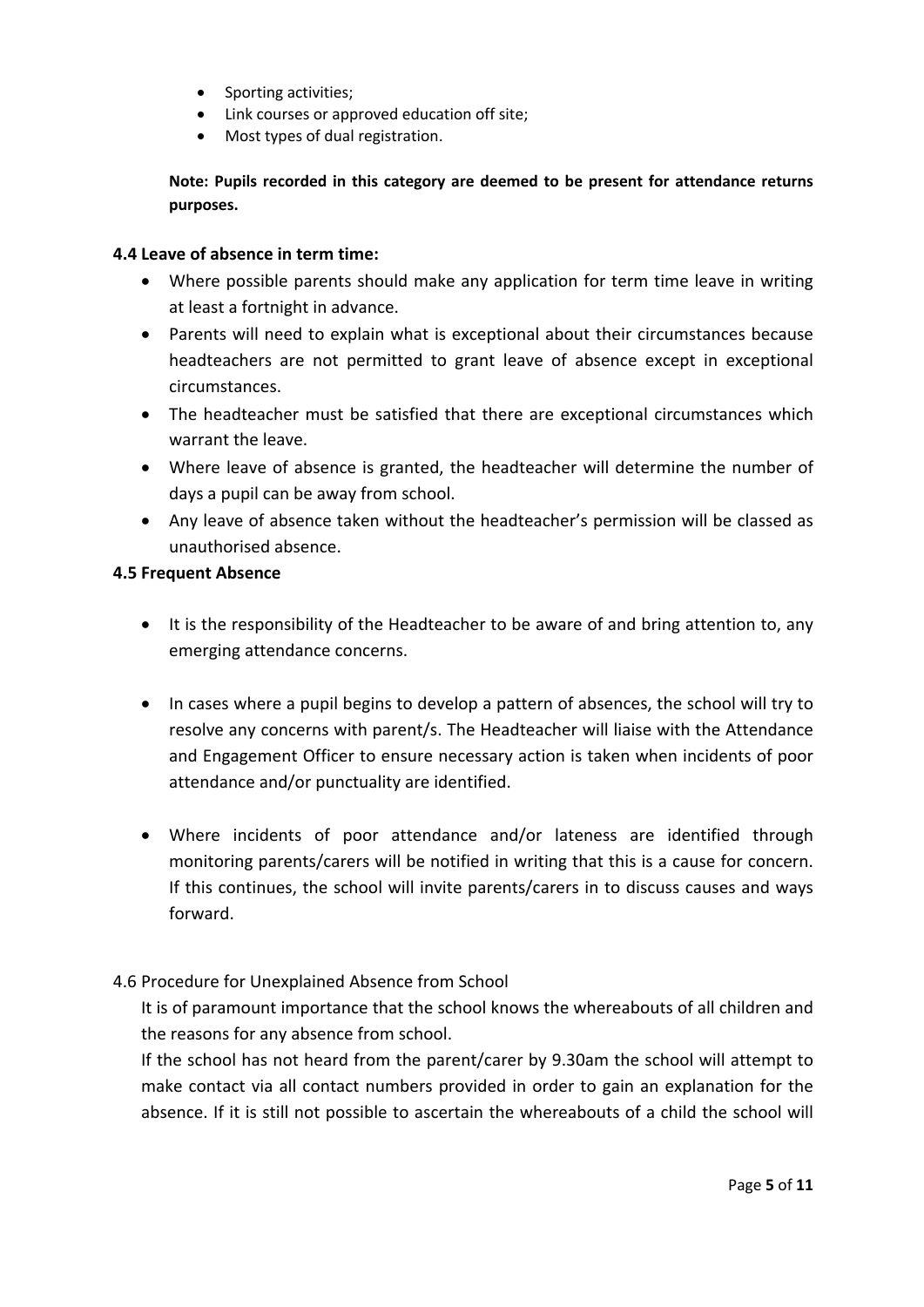attempt to make a home visit. In the case of no response, it will be reported to the police as the child will be classed as a 'missing child'.

### **4.7 Penalty Notices and Legal Action**

#### **The Law**

The Education Act 1996 Part 1, Section 7 states:

The parent of every child of compulsory school age shall cause him to receive efficient fulltime education suitable-

- [a] To his age, ability and aptitude and
- [b] To any special needs he may have. either by regular attendance at school or otherwise.

For educational purposes the term parent is used to include those that have parental responsibility and/or those that have the day to day care of the child.

The legislation that appertains to children who are of compulsory school age and are registered at school is contained within this Act.

Part V1 Section 444 contains the details of when an offence is committed if a child fails to attend school.

In cases of persistent absenteeism, the school reserves the right to ask the Attendance and Engagement Team to either issue a Penalty Notice Warning which could result in a fine or further legal action through the courts.

A Penalty Notice is a fine that the Attendance and Engagement Team may decide to issue instead of taking legal action through the Magistrates' Court system.

A Parent/Carer can be issued with a penalty notice if:

- they fail to ensure that their child attends school, or other education provision regularly, usually defined as six or more unauthorised absence sessions over a six week period;
- they allow their child to take leave of absence during term time without the school's authorisation;
- they fail to return their child to school on the agreed date after a period of authorised leave of absence;
- their child persistently arrives late for school after registration is closed.

A pupil becomes a 'persistent absentee' (PA) when they miss 10% or more schooling across the school year **for whatever reason**. Absence at this level is doing considerable damage to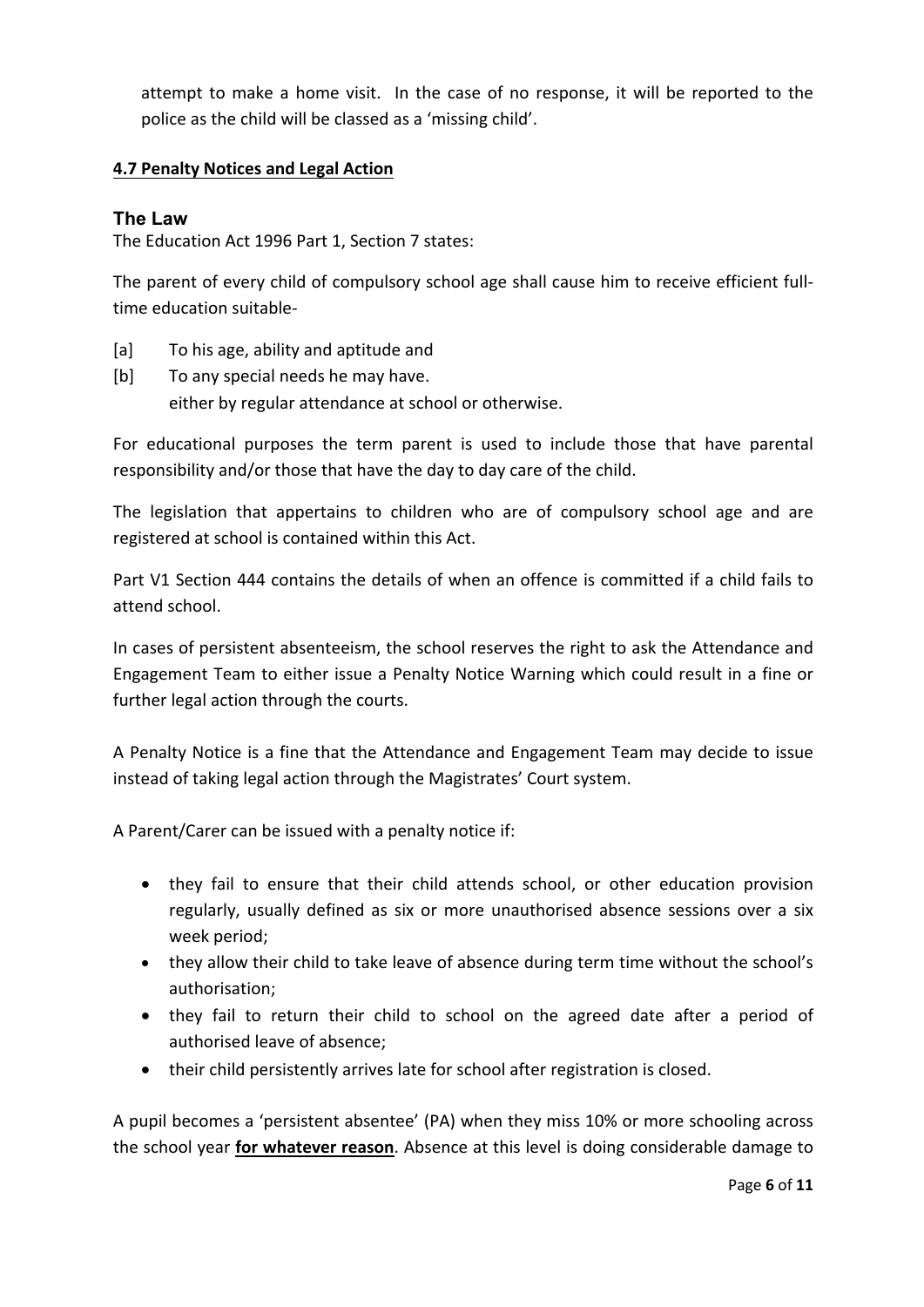any child's educational prospects and we need parents' fullest support and co-operation to tackle this.

The school monitors all absence thoroughly. Any case that is seen to have reached the PA mark **or** is at risk of moving towards that mark is given priority and parents will be informed of this immediately.

PA pupils are tracked and monitored carefully by the school and a parenting contract meeting will be offered between parent, pupil and school to try and help resolve any issues. All PA cases will be referred to the Attendance and Engagement Team and if necessary, they have a range of legal powers open to them to enforce attendance including parenting orders, education supervision orders and prosecutions. If convicted of an offence a parent could face a fine of up to £2,500 per parent and/or 3 months imprisonment.

### **5. Partnership with Parents**

A copy of our Attendance Policy is available to all parents and pupils. It can be found on the school website or in the school secretary's office.

### **6. Role of Governors**

- The governors monitor attendance rates through statistics provided by the Headteacher and outside sources such as Analyse School Performance, FFT Aspire or any LA data.
- Attendance is an item on the agenda for termly meetings of the FGB. The latest annual figures of authorised and unauthorised absence for all classes, the whole school and for groups such as SEN and girls and boys should be provided to the FGB. The following tables could be used.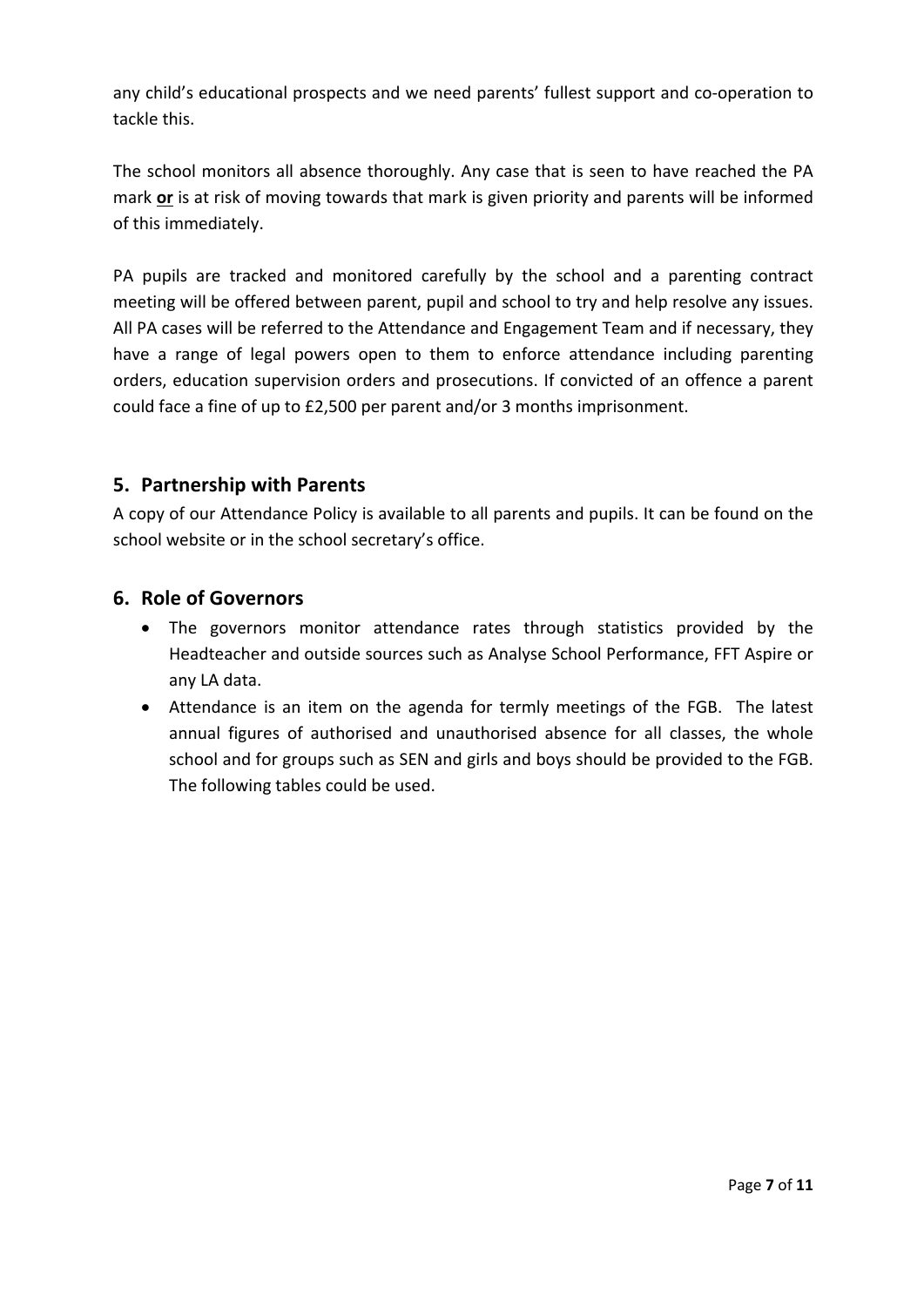| This table shows attendance and lateness statistics fromto |                       |  |                                                                     |                      |                                              |                                                   |
|------------------------------------------------------------|-----------------------|--|---------------------------------------------------------------------|----------------------|----------------------------------------------|---------------------------------------------------|
| <b>Absence</b>                                             | Authorised<br>Absence |  | Unauthorised<br>Absence                                             | <b>Total Absence</b> |                                              | % of pupils absent<br>for 15% or more<br>sessions |
| National                                                   |                       |  |                                                                     |                      |                                              |                                                   |
| primary                                                    |                       |  |                                                                     |                      |                                              |                                                   |
| school                                                     |                       |  |                                                                     |                      |                                              |                                                   |
| average                                                    |                       |  |                                                                     |                      |                                              |                                                   |
| National                                                   |                       |  |                                                                     |                      |                                              |                                                   |
| average for                                                |                       |  |                                                                     |                      |                                              |                                                   |
| our FSM                                                    |                       |  |                                                                     |                      |                                              |                                                   |
| profile                                                    |                       |  |                                                                     |                      |                                              |                                                   |
| Whole school                                               |                       |  |                                                                     |                      |                                              |                                                   |
| All girls                                                  |                       |  |                                                                     |                      |                                              |                                                   |
| All boys                                                   |                       |  |                                                                     |                      |                                              |                                                   |
| All SEN pupils                                             |                       |  |                                                                     |                      |                                              |                                                   |
| Reception                                                  |                       |  |                                                                     |                      |                                              |                                                   |
| Yr 1/2                                                     |                       |  |                                                                     |                      |                                              |                                                   |
| $Yr$ 3/4                                                   |                       |  |                                                                     |                      |                                              |                                                   |
| Yr 5/6                                                     |                       |  |                                                                     |                      |                                              |                                                   |
|                                                            |                       |  |                                                                     |                      |                                              |                                                   |
| <b>Lateness</b>                                            | Instances of lateness |  | How many children have<br>been late more than 3<br>times in a term? |                      | How many families have<br>been sent letters? |                                                   |
|                                                            |                       |  |                                                                     |                      |                                              |                                                   |
| Reception                                                  |                       |  |                                                                     |                      |                                              |                                                   |
| Yr 1/2                                                     |                       |  |                                                                     |                      |                                              |                                                   |
| Yr $3/4$                                                   |                       |  |                                                                     |                      |                                              |                                                   |
| Yr $5/6$                                                   |                       |  |                                                                     |                      |                                              |                                                   |

The effectiveness of the policy will be analysed by FGB during the Summer Term. If action is required, it will form part of the SDP.

# **7. Links with Other Agencies, Organisations and Support Services**

- We work with the Local Authority, the Attendance and Engagement Team and with the police.
- If a child's attendance is causing significant concern the school may make a formal referral to the Attendance and Engagement Team. Parents will be informed if this occurs.
- The school will then work in conjunction with the authorities to improve the child's attendance. We will follow Oxfordshire County Council advice and procedures.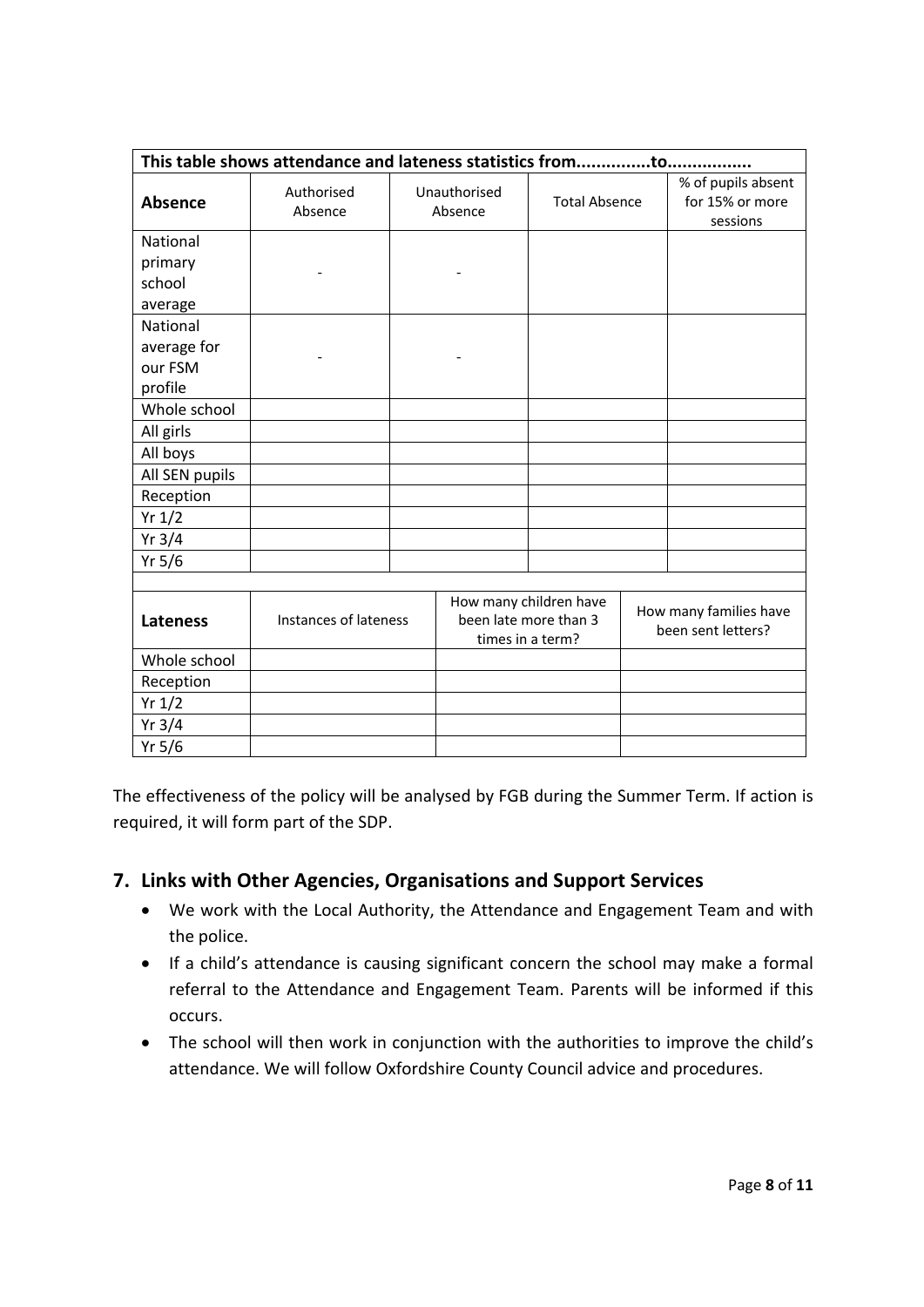### **8. Evaluating Success**

- We collect and report attendance and lateness data, authorised and unauthorised absence figures for each year group and the whole school.
- Success can be measured by watching for a reduction in these headline figures, meeting or moving towards our attendance targets and by looking at improvement in the trends for individual pupils whose attendance has been identified as a concern. Success can also be measured by positive responses to our letters and approaches to parents.
- **Review:** The attendance policy will be reviewed annually at the summer or first autumn meeting of the FGB.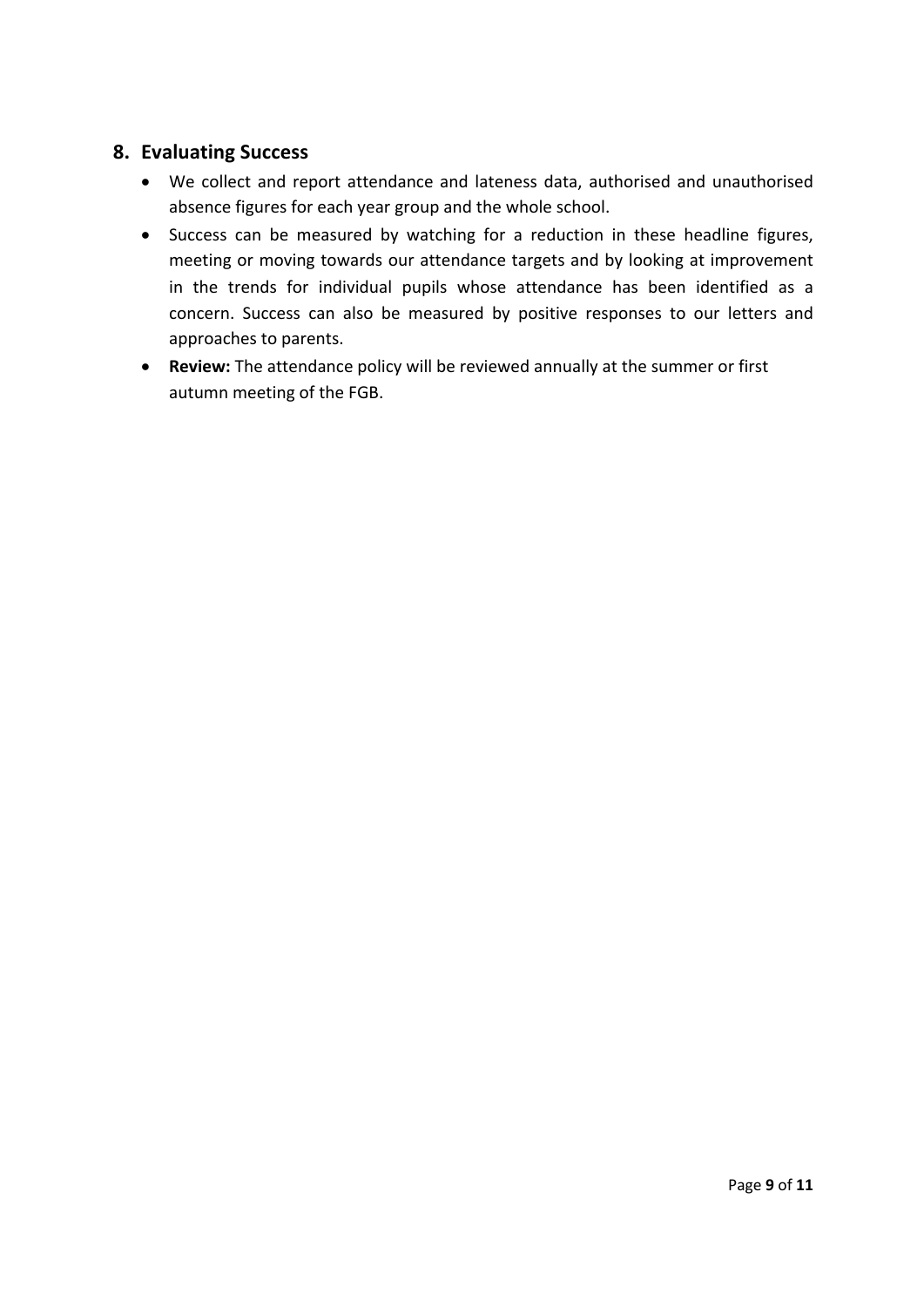#### **Appendix 1 Model Lateness letter**

Dear Parents/Guardians,

#### **Re: Lateness**

We are writing to ask for your co-operation in reducing lateness at Great Tew School.

The Governing Body has a duty to review and act upon the attendance statistics each term and is concerned about the many instances of children arriving at school after the official registration time of 8:55am.

The school understands that every parent has the occasional day when they may be unable to bring the children to school on time but it is persistent lateness, even if it is just a few minutes each day, which causes problems. Teachers cannot start the day's teaching on time and are continually interrupted when children arrive late, causing disruption to the entire class.

Educational social workers regularly come into school to monitor punctuality as well as attendance statistics and may contact families where persistent lateness continues to be a cause for concern.

The school has an attendance policy which can be found on the website www.greattewschool.co.uk . The policy states that any child who is late more than 3 times each term will receive a letter from the headteacher alerting the parent to the episodes of lateness. In this instance, our records show that..[name]... has been late on 3 occasions this term already.

There may be particular reasons for your child's lateness which you might wish to raise with your child's class teacher or head teacher. Both are very happy to talk about any issues you may have.

The school functions much more effectively if children can arrive on time and we would ask that you endeavour to bring your child to school by 8:55am – the start of registration. (Please note that the school opens at 8:40am).

We thank you in anticipation of your co-operation.